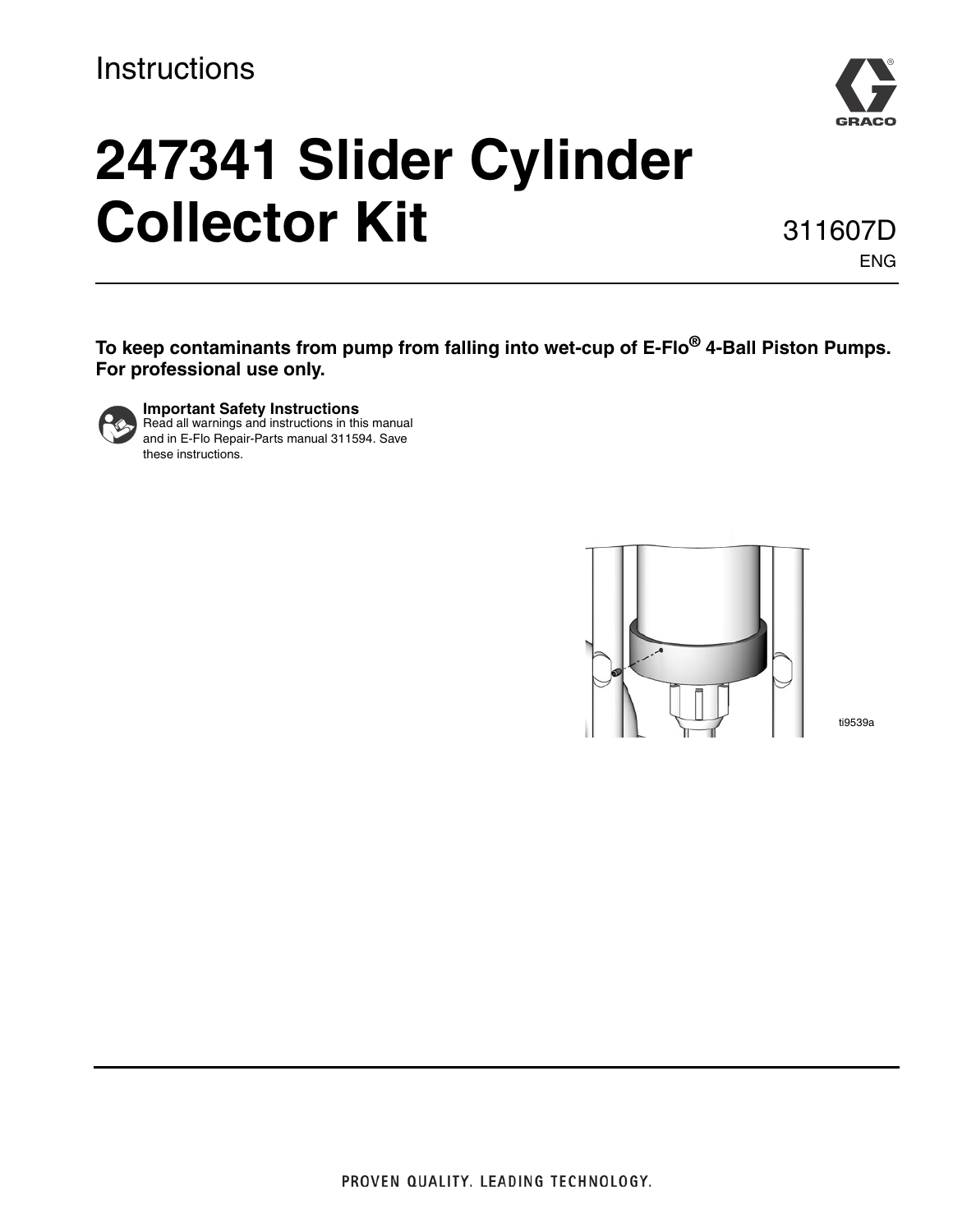## <span id="page-1-0"></span>**Pressure Relief Procedure**



System pressure can cause the pump to cycle unexpectedly, which could result in serious injury from splashing or moving parts.

- 1. Set START/STOP switch to STOP.
- 2. Push in SECURE DISABLE switch.
- 3. Open the back pressure regulator and all fluid drain valves in the system, having a waste container ready to catch drainage. Leave open until you are ready to pressurize system again.
- 4. Check that pressure gauges on fluid supply and return lines read zero. If gauges do not read zero, determine cause and carefully relieve pressure by VERY SLOWLY loosening a fitting. Clear obstruction before pressurizing system again.

# **Kit Parts**

**NOTE:** Slider Cylinder Collector Kit 247341 includes parts to add a collector to both slider cylinder assemblies. Parts included in the kit are marked with an asterisk, for example (2a\*). Use all the new parts in the kit.

| Ref. |                          |     |
|------|--------------------------|-----|
|      | No. Part No. Description | Qtv |
| 2a*  | 15K594 COLLECTOR         | 2   |
| 2h*  | 103253 SCREW, set        | 6   |

# **Kit Installation**

## **Disassembly**



- 1. Jog the motor to bring the pump on the side where collector is being installed to the bottom of its stroke. This provides access to the coupling nut (14).
- 2. Relieve pressure, page [2.](#page-1-0)
- 3. Shut off electrical power to the unit.
- 4. Remove the 2-piece shield (72) by inserting a screwdriver straight into the slot, and using it as a lever to release the tab. Repeat for all tabs. **Do not** use the screwdriver to pry the shields apart.
- 5. Place a 3/4 in. wrench on the slider piston (9) flats (just above the coupling nut), to keep the slider piston/connecting rod from turning when you are loosening the coupling nut (14). Orient the wrench so it is braced against one of the tie rods (3). Applying excessive force to the slider piston/connecting rod can shorten the life of the lower pin bearing.
- 6. Using a 1-5/8 in. open-end wrench, unscrew the coupling nut (14) from the slider piston (9) and let it slide down onto the pump piston rod. Be careful not to lose the collars (13).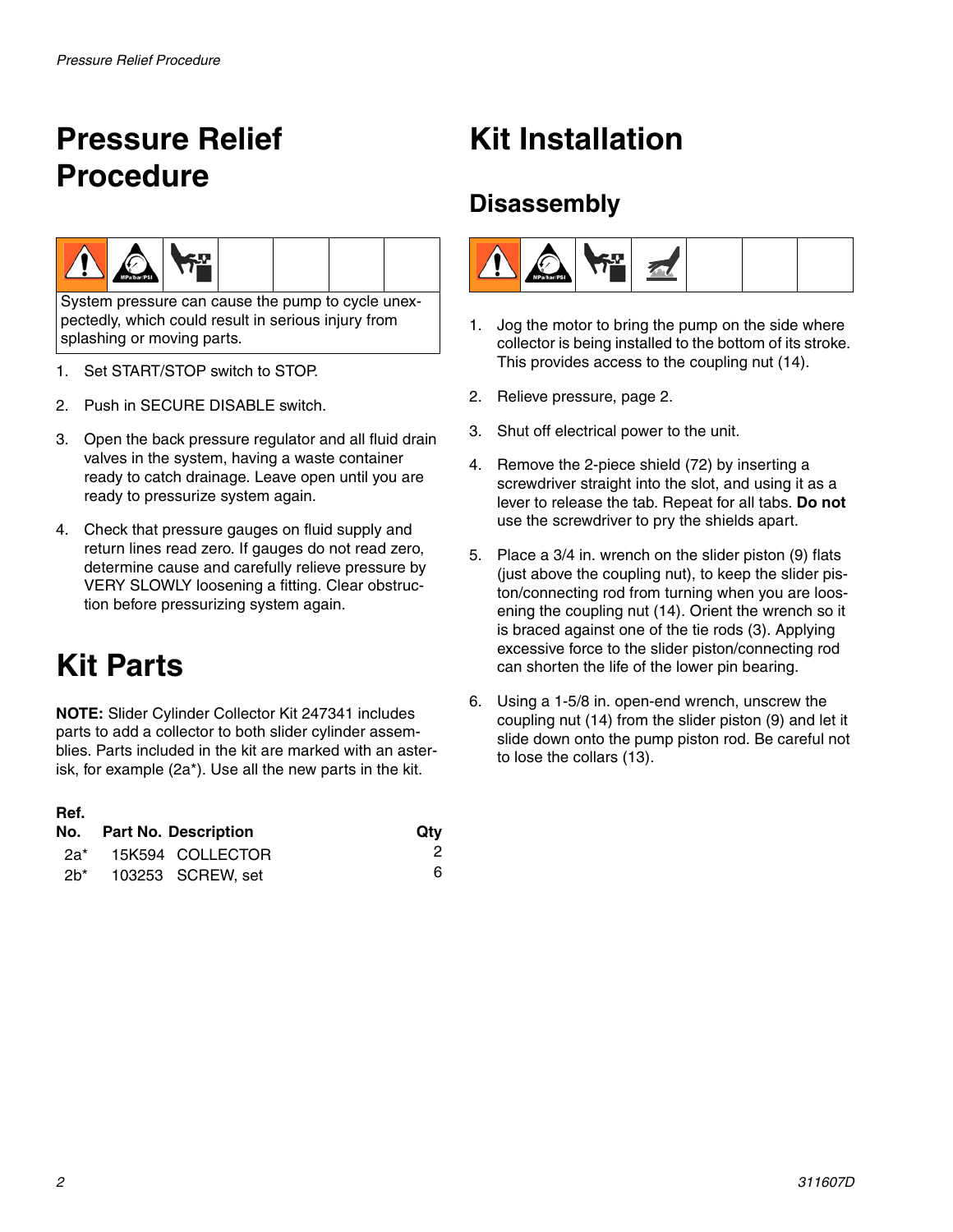ti9223d 3 14 against tie rod (3). <u>Ad</u> 72

 $40$  Hold slider piston (9) flats with 3/4 in. wrench, and brace

- **FIG. 1. Remove Coupling Nut**
- 7. Jog motor to move slider piston (9) up, giving adequate clearance to fit collector (2a\*) between slider cylinder and piston rod.
- 8. See FIG. 2. Position the collector (2a\*) over the coupling nut (14) and drop it down onto the pump piston rod.



- 9. Jog motor to move slider piston (9) to bottom of stroke, allowing reconnection of coupling nut (14).
- 10. Ensure that the collars (13) are in place in the coupling nut (14).
- 11. Place a 3/4 in. wrench on the flats of the slider piston (9), to keep it from turning when you are tightening the coupling nut (14). Orient the wrench so it is braced against one of the tie rods (3) or the stand. Tighten the coupling nut (14) onto the slider piston (9) and torque to 75-80 ft-lb (102-108 N•m).
- 12. See [FIG. 3.](#page-2-0) Push the collector (2a\*) up onto the bottom of the slider cylinder (2) so it seats securely. Install the three setscrews (2b\*) finger-tight.



<span id="page-2-0"></span>**FIG. 3. Install Collector**

- 13. Install the shields (72) by engaging the bottom lips with the groove in the wet-cup cap. Snap the two shields together.
- 14. Repeat for the other side.